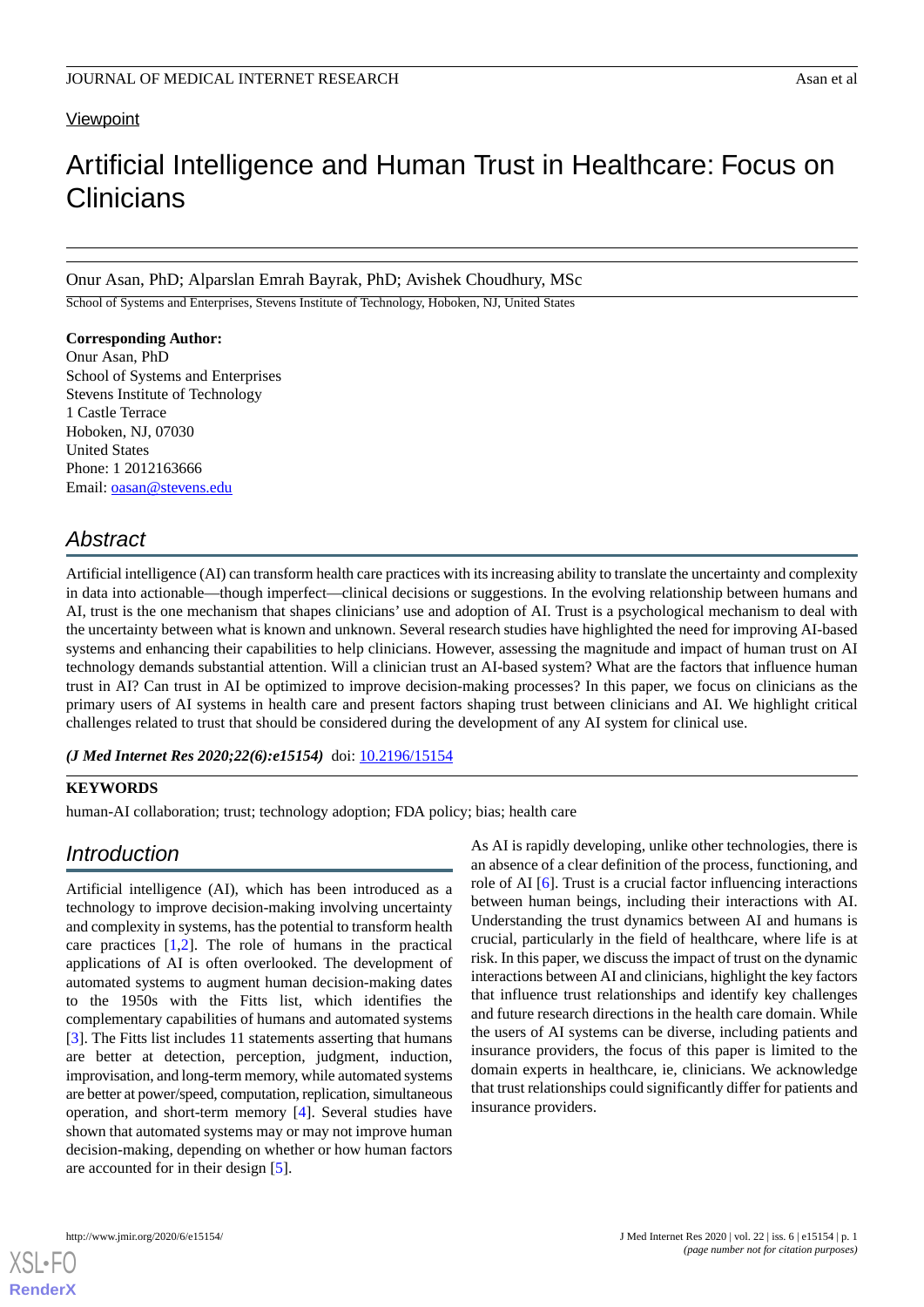# *Definitions*

### **What Is AI?**

The term AI has been used in many ways in computer science, engineering, and healthcare. Broadly, it can be defined as a computer program that can make intelligent decisions [[7\]](#page-4-6). This definition includes computer programs that operate with predefined rules and data-driven models. This paper distinguishes these two by referring to the former as *automation*, which can be used to make well-defined and repetitive decisions. While automated systems have been used to augment or replace human operation in health care [\[8](#page-4-7)], the generalizability of the process and existence of intelligence in automation can be questionable. The focus of this research is the latter, which is a process to make health care decisions using a mathematical model built on prior or real-time data. Existing literature in the machine learning field provides relatively successful methods to train such mathematical models that learn useful knowledge from data [[9](#page-4-8)[-11](#page-4-9)]. In this paper, we refer to *a computer process that algorithmically makes optimal decisions based on multiple criteria using one or more machine learning-based models* as AI. While trust has been studied in the context of automation [[12\]](#page-4-10), the deterministic (ie, consistently providing the same output for a particular input) and relatively predictable nature of automation is an important distinction from our definition of AI, which has implications for trust research.

#### **What Is Trust?**

Interpersonal trust is a human belief (or referred to as an attitude in some sources [\[12](#page-4-10)]) that is broadly defined based on three main dimensions, namely, benevolence, integrity, and ability [[13\]](#page-4-11). This attitude may be intrinsically formed based on the user's own experience with the system of interest or may stem from an extrinsic source such as the reputation of the system in the user's social circle [[14\]](#page-4-12). Studies highlight some differences between interpersonal trust and trust in technical systems because technical systems may lack intentionality, which is relevant to honesty and benevolence [[12\]](#page-4-10). A user's perception of an AI system's ability remains a significant dimension for trust in AI systems, which depends on the quality of the input data, the mathematical problem representation, and the algorithms used in the decision-making. The level of trust in AI has a significant impact on how much users rely on AI [[12\]](#page-4-10), and hence the efficacy of health care decisions. However, the level of trust in AI may not necessarily have a positive correlation with clinical or patient outcomes.

# *AI in Health Care*

AI has shown significant potential in the area of mining medical records, designing treatment plans [\[15](#page-4-13)], robotics mediated surgeries [[16\]](#page-4-14), medical management and supporting hospital operations, clinical data interpretation [[17\]](#page-5-0), clinical trial participation [[18,](#page-5-1)[19\]](#page-5-2), image-based diagnosis [[20\]](#page-5-3), preliminary diagnosis [\[21](#page-5-4)], virtual nursing [\[22](#page-5-5)], and connected health care devices [\[23](#page-5-6)]. In addition to these applications, significant investments in AI research [[24\]](#page-5-7), as well as recent efforts on regulating the use of AI in the medical domain [\[24](#page-5-7)], suggest

 $XS$  $\cdot$ FC **[RenderX](http://www.renderx.com/)** that AI could become an essential technology to assist decision-making in the medical domain in the foreseeable future.

AI research in health care poses unique challenges compared to other technical domains. Physical system models mathematically describe the underlying technical behavior in engineering applications. However, the lack of such quantitative models in many health care applications such as medical diagnostics (eg, the precise relationships between diseases and their causes) creates a significant challenge. The responses from clinicians for the same clinical cases vary significantly. Therefore, it would be a challenge to train AI-based tools on the subjective responses that carry over individual biases from clinicians without any knowledge of the ground truth. Also, AI research must account for the distinct medical problem characteristics across different health care applications. It may not be possible to generalize a process to train a mathematical model for an AI tailored to the needs of cancer applications to cardiovascular applications, for instance. Further, vulnerable groups such as minorities and patients with disabilities may not be sufficiently represented in the data, and their needs may not be adequately accounted for if these groups are not carefully considered during the design of the AI system. A customized AI process might be necessary for each application depending on the type and amount of data available, the target patient population, the amount of variability and useful information in the data, and the nature of the health care decisions to be made.

Further, health care is a highly regulated space where developing an adaptive AI technology to meet regulatory requirements is an additional challenge. The US Food and Drug Administration (FDA) categorizes Software into three classes: (a) Software as a Medical Device (SaMD), (b) software in a medical device, and (c) software used in the manufacture or maintenance of a medical device. FDA defines SaMD as "… AI/ML-based Software, when intended to treat, diagnose, cure, mitigate, or prevent disease or other conditions, are medical devices under the FD&C Act and called Software as a Medical Device" [[25\]](#page-5-8). SaMD ranges from smartphone applications to view radiologic images for diagnostic purposes to Computer-Aided Detection software to post-processing of images to detect breast cancer [[26\]](#page-5-9). FDA has approved several AI-based SaMDs with "locked" algorithms that generate the same result each time for the same input; these algorithms are adaptable but require a manual process for the updates [\[25](#page-5-8),[27\]](#page-5-10).

Unlike the standard SaMD model, an adaptive algorithm changes its behavior using a definitive learning process without requiring any manual input. An adaptive algorithm might generate different outputs each time a given set of inputs is received due to learning and updating. A credible validation and verification plan that ensures safe and reliable operation under adaptive behaviors must be a part of the AI design.

AI in health care has two potential advantages to human performance. First, AI can learn from big data (such as incommunicable silos of unstructured information stored in an electronic health record) more efficiently than clinicians. A successful AI system can efficiently extract relevant information from offline or real-time data to assist in improving organizational performance and help clinicians in making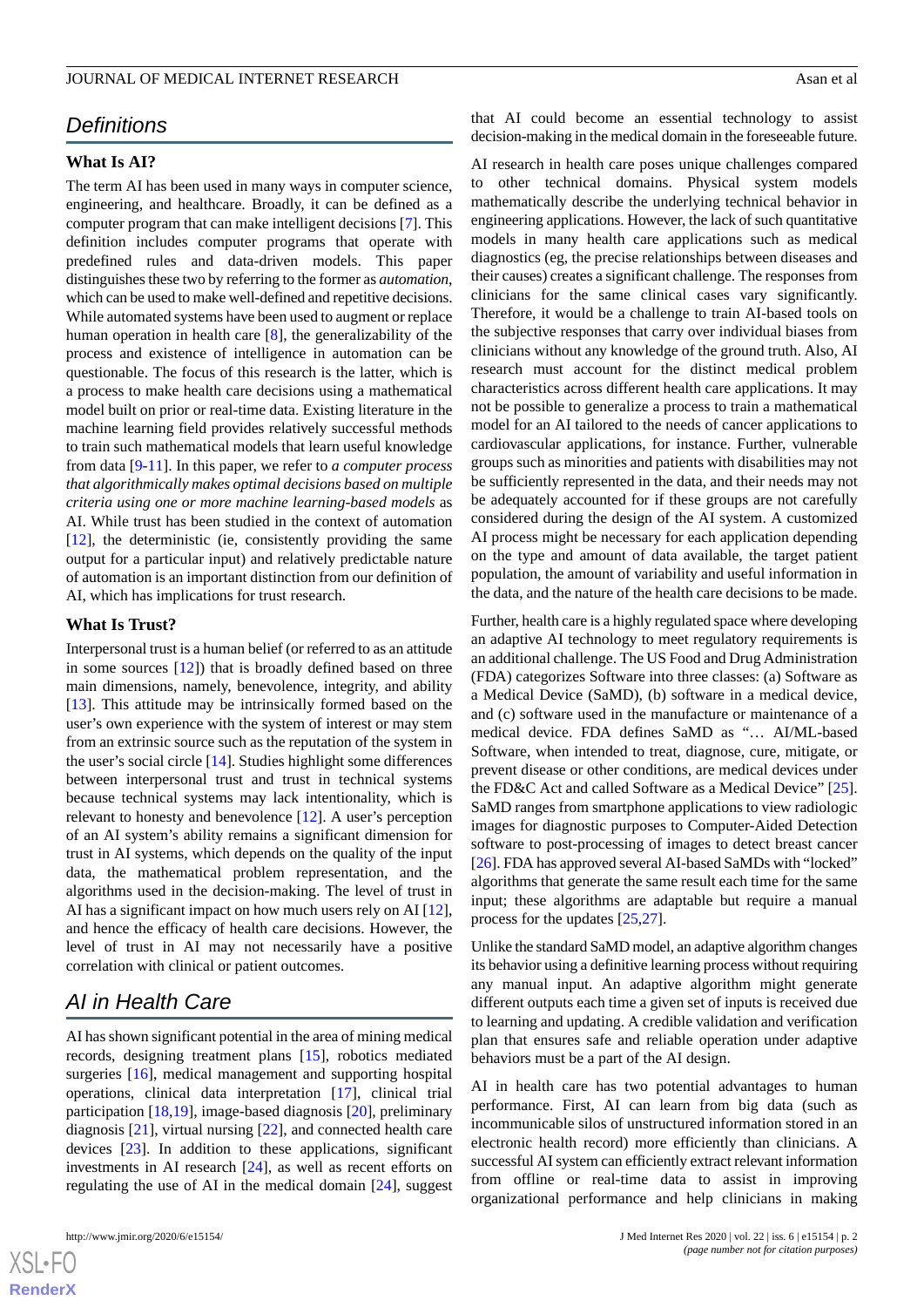informed decisions in real time. Second, AI systems can perform predefined tasks with higher precision. AI can be in a continuous active state without compromising its performance—it does not suffer from burnout as humans do. This feature of AI technology has the potential to revolutionize complicated surgeries. The Da Vinci robotic surgical system can mimic a surgeon's hand movements with greater precision [[28\]](#page-5-11). Further, existing applications of AI in various domains such as AlphaStar (an AI bot that outperforms an expert player in a video game) and LYNA (an AI capable of detecting breast cancer using images from lymph node biopsies) report successful outcomes comparable to human decision-making [\[29](#page-5-12),[30\]](#page-5-13).

There are limitations of AI that might restrict its application in life-critical areas such as healthcare. AI methods require data inputs to be in a structured form, which limits the type of information that can be provided for medical decisions. Even the deep learning methods, which can find a suitable mathematical representation from a given dataset automatically, are trained for a given input type (eg, medical image data) and, once developed, they cannot accept another input type (eg, statements from patients). Also, AI methods generally lack "common sense," making them unable to identify simple mistakes in data or decisions that would otherwise be obvious to a human being [[31\]](#page-5-14). Therefore, there is significant potential and need for improvement by combining the intuitive and

<span id="page-2-0"></span>

analytical thinking of medical experts [[32\]](#page-5-15) with the computational power of AI in a proper human-AI collaboration architecture.

# *Trust in Human-AI Collaboration*

Advances in the capabilities of AI will expand the role of this technology from the automation of repetitive and well-defined tasks to guiding decision-making under uncertainty that is currently done exclusively by medical professionals. As health care providers rely more on AI, a proper trust relationship, also referred to as *calibrated* trust [[33\]](#page-5-16), becomes a requirement for effective decisions. The deterministic and relatively predictable nature of a typical rule-based software system is an essential factor contributing to the development of user trust. The resulting behavior of a deterministic system can entirely be determined by its initial state and inputs. However, the nondeterministic nature of AI, where an algorithm can exhibit different behaviors in different iterations for the same input, might introduce unique dimensions to the concept of trust. [Figure 1](#page-2-0) presents our overview of some important factors influencing trust in AI for health care, possible ways to improve trust relationships, and their impact on trust. Note that the purpose of the figure is not to provide an exhaustive list but rather to highlight important issues relevant to trust in AI for health care applications.



Currently, a lack of trust in the AI systems is a significant drawback in the adoption of this technology in healthcare. Trust in AI can be influenced by several human factors such as user education, past experiences, user biases, and perception towards automation, as well as properties of the AI system, including controllability, transparency, and complexity of the model, associated risks, and many others. Among these factors, reliability, which refers to whether the AI technology can perform a task predictably and consistently [[34\]](#page-5-17), might be

particularly concerning in health care due to the changes in the reliability of AI in the presence of new data [[35\]](#page-5-18). The reliability of an AI technology is conditioned on the user and input data. Considering that an AI system might be trained with insufficient and subjective data from multiple sources, AI could generate biased or overfitted outcomes of which the clinical user might not be aware. These concerns hinder the performance of this technology [\[36](#page-5-19)], thus deterring the user's trust and acceptance of AI systems.

[XSL](http://www.w3.org/Style/XSL)•FO **[RenderX](http://www.renderx.com/)**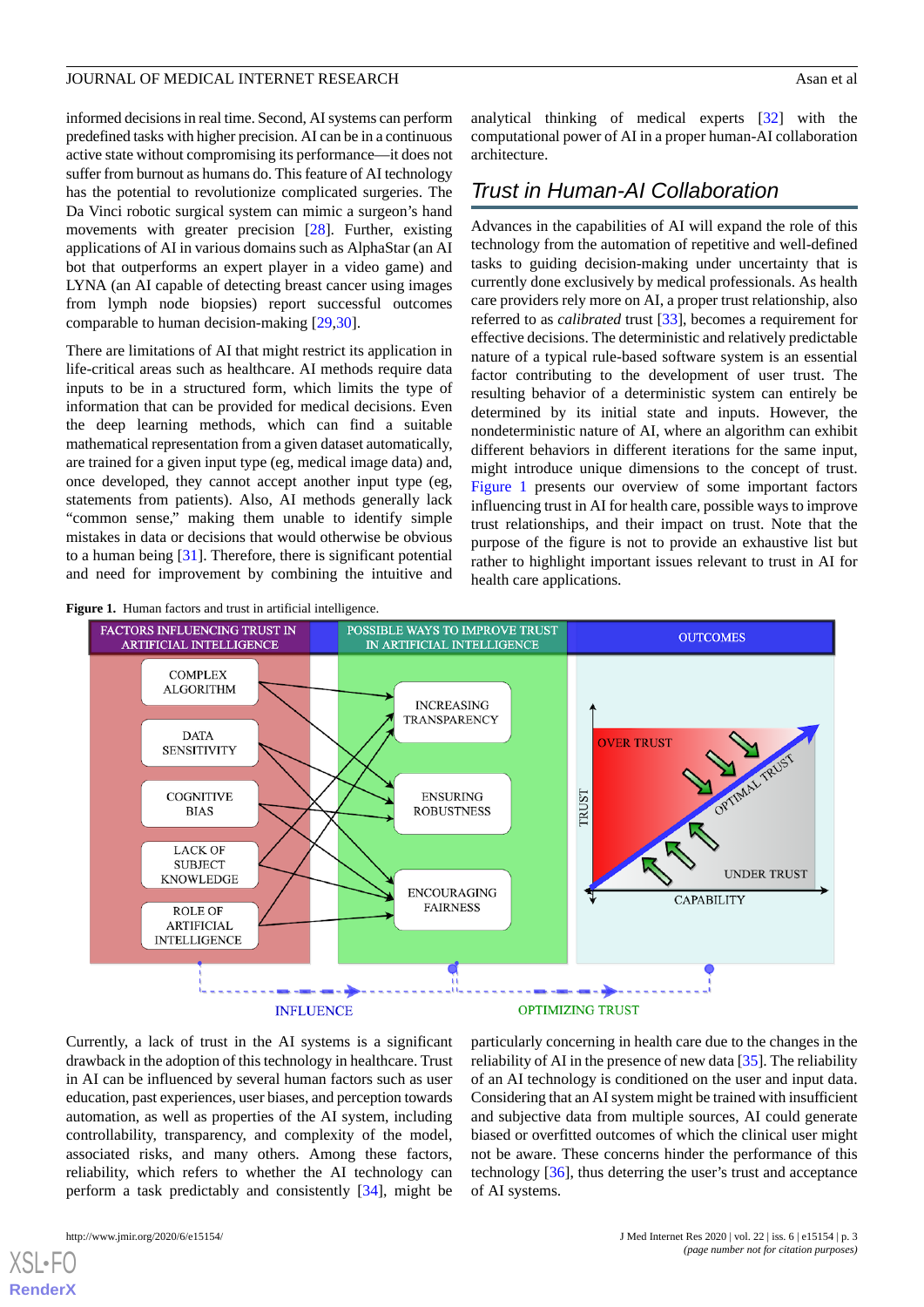It is also important to note that *maximizing the user's trust* does not necessarily yield the best decisions from a human-AI collaboration. When trust is at maximum, the user accepts or believes all the recommendations and outcomes generated by the AI system. While in some applications, AI can outperform human decision-making by incorporating data from multiple sources [\[29](#page-5-12),[30](#page-5-13)], the limitations above suggest that unnecessarily high trust in AI may have catastrophic consequences, especially in life-critical applications. Therefore, our study supports the concept of *optimal trust* in which both humans and AI each have some level of skepticism regarding the other's decisions since both are capable of making mistakes. The amount of skepticism necessary for the most accurate clinical decisions

depends on the capability of the human user and the AI system. The development of AI must incorporate mechanisms that will establish and maintain a properly balanced, optimal level of trust from and to the user that matches the capability of the AI system [\[12](#page-4-10)].

Developing a healthy trust relationship in human-AI collaboration is a challenge due to the uncertain behavior of a knowledge-based evolving AI system. We posit that the following factors should be incorporated into the development of AI to achieve an optimal level of trust: fairness, transparency, and robustness ([Figure 1](#page-2-0)). It is often assumed that algorithmic decision-making might lead to fairer and more robust outcomes than human judgment [[37\]](#page-5-20). However, algorithms intrinsically discriminate and assign a weight to some factors over others. Moreover, the properties of machine learning algorithms bear the risk to reflect and aggravate underlying data bias, which might unfairly affect members of protected groups based on sensitive categories such as gender, race, and sexual orientation. For instance, a study [[38\]](#page-5-21) that implemented machine learning to detect skin cancer used less than 5% data from a dark-skinned patient population to train the model, potentially leading to bias against dark-skinned patients [\[39](#page-5-22)]. According to the UK International Commissioner's Office, AI fairness depends on the effects of the data processing on users (care providers and patients), their expectations as to how their data will be used (clinical and personal data) and the level of transparency provided [[40,](#page-5-23)[41](#page-5-24)] (sharing with other care providers and insurance). Fairness in an AI process is concurrent with bias minimization. Bias, a mismatch between the distribution of training data and a preferred fair distribution, can yield unfair outcomes (prediction/classification). In order to establish fairness in AI systems, biases originating from the subjective responses of clinicians should be identified and curtailed during validation and verification.

Achieving fairness through awareness or transparency can also improve trust [\[42](#page-5-25)[,43](#page-6-0)]. Facilitating secured access to patient data can improve transparency [\[44](#page-6-1)] in the data and allow patients to validate their information. In our view, transparency fosters an understanding not only of the working principles of AI algorithms but also the algorithmic biases and biases due to underrepresentation. Depending on data availability and quality, an AI system might perform remarkably well at some tasks while performing poorly in others. Revisiting the 'skin cancer example' cited above [[38\]](#page-5-21), if clinicians are informed about the bias in the training data (eg, underrepresentation of minorities),

 $XS$ -FO **[RenderX](http://www.renderx.com/)** then it will be easier for them to identify the suitable patient population (eg, Caucasians) on which the AI algorithm can be implemented. Explainable AI is another route to AI transparency that might help clinicians arrive at clinically meaningful explanations about the outcome of AI applications and make informed judgments. However, there are tradeoffs between the explainability and sophistication of an AI algorithm. Explainable AI models such as decision trees intuitively tend to be simple and might not be accurate, especially when dealing with big and complex data. Determining the precise balance between explainability and sophistication is crucial to enhance trust in AI. Finally, robustness is the sensitivity of the decisions made by the AI models to the input dataset. Poor robustness can lead to significant changes in the outcome of an AI model with small perturbations in the input data. Insufficient or erroneous data can impede AI robustness. Proofing AI models against such volatilities can help to build trust in AI systems.

# *Future Research Directions*

The efficacy of human-AI collaboration is not only a function of the accuracy of the underlying mathematical process behind the AI system but also human factors, including trust. A holistic approach recognizing health care as a dynamic socio-technical system in which sub-elements interact with each other is necessary to understand trust relationships in human-AI collaboration. For instance, trust in AI systems might be affected by organizational policies, culture, specific tasks assigned to the health care providers, other similar computational tools used by the providers, providers' interaction with other individuals such as patients and other providers, as well as internal and external environmental factors. This viewpoint is consistent with and complementary to the research roadmaps proposed in the systems engineering literature on AI [[45\]](#page-6-2). Applying human factors methodologies such as the SEIPS model [\[46](#page-6-3)] to the health care domain can assist researchers in capturing the entire socio-technical work system. These holistic human factors models provide a useful conceptual framework for researchers to capture contemporary and dynamic issues relevant to trust modeling in healthcare.

Second, recent approvals of AI algorithms reveal the limitations of existing regulatory standards. In early 2018, the FDA authorized the WAVE Clinical Platform, an early-warning system that utilizes vital sign data to identify high-risk patients [[35\]](#page-5-18). FDA standards, designed for traditional rule-based algorithms, do not apply to advanced AI systems whose predictive performance might change when exposed to new data [[35\]](#page-5-18). To measure the impact of AI systems, FDA should benchmark the predictive model and ensure clinically meaningful outcomes. As it does for drug approvals, FDA should rigorously confirm and test surrogate endpoints in potential evaluations of AI systems. Recently, the FDA announced that it is developing a framework for regulating AI systems that self-update on new data and seeking comments on how to regulate self-updating algorithms [[47\]](#page-6-4).

AI raises profound concerns regarding medical responsibility. Under current practice, clinicians are only responsible when they deviate from the standard care procedure for a given health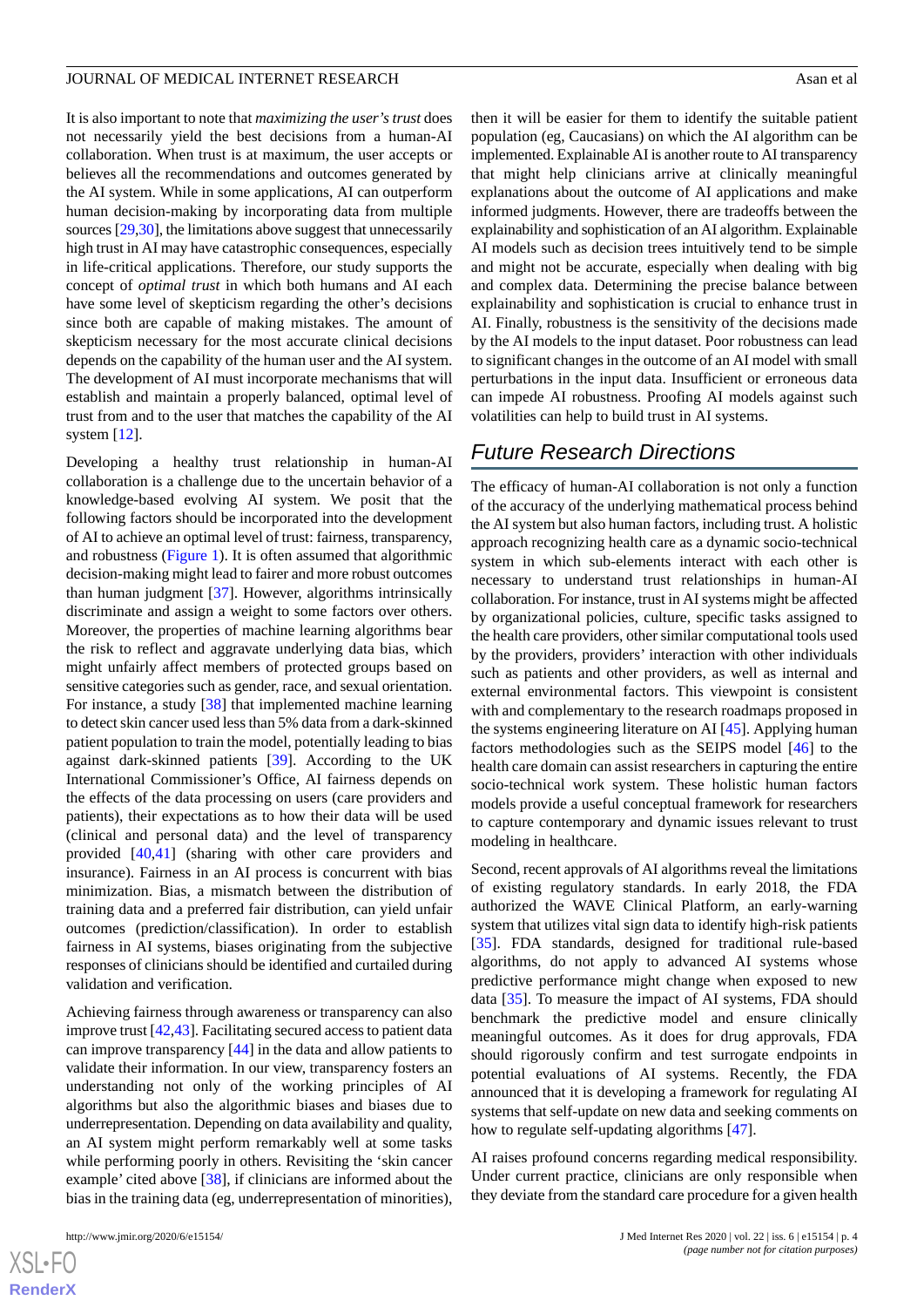condition (irrespective of patient health outcome) [\[48\]](#page-6-5). However, clinicians will be held responsible if they follow the AI recommendation when it is different from the standard care process and negatively affects patient health outcomes [[48\]](#page-6-5). What would this mean for an AI system and trust between AI and users? Clinicians using AI systems are expected to use them for decision support, not as a replacement for trained clinical decision-making. In this sense, clinicians are still responsible for any medical errors that may occur as humans remain the final decision-makers. Then, in what capacity can AI assist clinicians and will clinicians be able to use and assess the reliability of an AI system? The influence of these factors on clinicians' trust in AI applications needs further study.

Considering the limitations of both human cognition and AI approaches, a quantitative measure for the optimal level of trust between clinicians and AI systems to make the most accurate and reliable clinical decisions remains unknown. Linking this optimal level of trust to specific design attributes in an AI system is another unknown. An analysis of that problem should account

for the individual human factors specific to the user of the system, including the sizeable aleatory variability associated with it and continuously evolving capabilities of AI methods. The results of such an analysis should inform the regulatory policy decisions.

Finally, trust in AI is expected to have completely different characteristics for patients compared to clinicians. First, patients generally do not have expertise in the medical field, as opposed to clinicians. Further, patients, regardless of whether they are the users of the AI system or not, will be directly impacted by the clinical decisions (or suggestions) that the AI system provides. With the increased patient involvement in a patient-centered health care model, especially educated patients might question clinicians' decisions and want to be informed whether the decisions are based on AI recommendations or not. If AI systems are an essential part of this shared decision-making process between patients and clinicians, trust relationships between patients and AI systems deserve further in-depth research.

# **Conflicts of Interest**

<span id="page-4-0"></span>None declared

## <span id="page-4-1"></span>**References**

- <span id="page-4-2"></span>1. Jiang F, Jiang Y, Zhi H, Dong Y, Li H, Ma S, et al. Artificial intelligence in healthcare: past, present and future. Stroke Vasc Neurol 2017 Dec;2(4):230-243 [\[FREE Full text\]](http://europepmc.org/abstract/MED/29507784) [doi: [10.1136/svn-2017-000101\]](http://dx.doi.org/10.1136/svn-2017-000101) [Medline: [29507784](http://www.ncbi.nlm.nih.gov/entrez/query.fcgi?cmd=Retrieve&db=PubMed&list_uids=29507784&dopt=Abstract)]
- <span id="page-4-3"></span>2. Tekkeşin A. Artificial Intelligence in Healthcare: Past, Present and Future. Anatol J Cardiol 2019 Oct;22(Suppl 2):8-9 [[FREE Full text](http://www.anatoljcardiol.com/linkout/?PMID=31670713)] [doi: [10.14744/AnatolJCardiol.2019.28661\]](http://dx.doi.org/10.14744/AnatolJCardiol.2019.28661) [Medline: [31670713\]](http://www.ncbi.nlm.nih.gov/entrez/query.fcgi?cmd=Retrieve&db=PubMed&list_uids=31670713&dopt=Abstract)
- <span id="page-4-4"></span>3. de Winter JCF, Dodou D. Why the Fitts list has persisted throughout the history of function allocation. Cogn Tech Work 2011 Aug 25;16(1):1-11. [doi: [10.1007/s10111-011-0188-1\]](http://dx.doi.org/10.1007/s10111-011-0188-1)
- <span id="page-4-5"></span>4. Fitts P. Human engineering for an effective air-navigationtraffic-control system. Fitts PM. editor. Oxford, England: National Research Council, Div. of; 1951.
- <span id="page-4-6"></span>5. Parasuraman R, Riley V. Humans and Automation: Use, Misuse, Disuse, Abuse. Hum Factors 2016 Nov 23;39(2):230-253. [doi: [10.1518/001872097778543886](http://dx.doi.org/10.1518/001872097778543886)]
- <span id="page-4-7"></span>6. Siau K, Wang W. Building Trust in Artificial Intelligence, Machine Learning, and Robotics. Cutter Business Technology Journal 2018;31(2):47-53.
- <span id="page-4-8"></span>7. McCarthy J, Hayes P. Some philosophical problems from the standpoint of artificial intelligence. Readings in nonmonotonic reasoning: Morgan Kaufmann Publishers Inc; 1987:26.
- <span id="page-4-9"></span>8. Nundy S, Montgomery T, Wachter RM. Promoting Trust Between Patients and Physicians in the Era of Artificial Intelligence. JAMA 2019 Aug 13;322(6):497. [doi: [10.1001/jama.2018.20563](http://dx.doi.org/10.1001/jama.2018.20563)]
- <span id="page-4-10"></span>9. Esteva A, Robicquet A, Ramsundar B, Kuleshov V, DePristo M, Chou K, et al. A guide to deep learning in healthcare. Nat Med 2019 Jan 7;25(1):24-29. [doi: [10.1038/s41591-018-0316-z](http://dx.doi.org/10.1038/s41591-018-0316-z)]
- <span id="page-4-11"></span>10. Miotto R, Wang F, Wang S, Jiang X, Dudley JT. Deep learning for healthcare: review, opportunities and challenges. Brief Bioinform 2017 May 06:1236-1246. [doi: [10.1093/bib/bbx044](http://dx.doi.org/10.1093/bib/bbx044)] [Medline: [28481991](http://www.ncbi.nlm.nih.gov/entrez/query.fcgi?cmd=Retrieve&db=PubMed&list_uids=28481991&dopt=Abstract)]
- <span id="page-4-12"></span>11. Wiens J, Shenoy ES. Machine Learning for Healthcare: On the Verge of a Major Shift in Healthcare Epidemiology. Clin Infect Dis 2018 Jan 06;66(1):149-153 [\[FREE Full text\]](http://europepmc.org/abstract/MED/29020316) [doi: [10.1093/cid/cix731\]](http://dx.doi.org/10.1093/cid/cix731) [Medline: [29020316](http://www.ncbi.nlm.nih.gov/entrez/query.fcgi?cmd=Retrieve&db=PubMed&list_uids=29020316&dopt=Abstract)]
- <span id="page-4-13"></span>12. Lee JD, See KA. Trust in Automation: Designing for Appropriate Reliance. hfes 2004;46(1):50-80. [doi: [10.1518/hfes.46.1.50.30392](http://dx.doi.org/10.1518/hfes.46.1.50.30392)]
- 13. Mayer RC, Davis JH, Schoorman FD. An Integrative Model of Organizational Trust. The Academy of Management Review 1995 Jul;20(3):709. [doi: [10.2307/258792\]](http://dx.doi.org/10.2307/258792)
- <span id="page-4-14"></span>14. Han Yu, Zhiqi Shen, Leung C, Chunyan Miao, Lesser VR. A Survey of Multi-Agent Trust Management Systems. IEEE Access 2013;1:35-50. [doi: [10.1109/access.2013.2259892](http://dx.doi.org/10.1109/access.2013.2259892)]
- 15. Kirk MD, Pires SM, Black RE, Caipo M, Crump JA, Devleesschauwer B, et al. Correction: World Health Organization Estimates of the Global and Regional Disease Burden of 22 Foodborne Bacterial, Protozoal, and Viral Diseases, 2010: A Data Synthesis. PLoS Med 2015 Dec;12(12):e1001940 [[FREE Full text](http://dx.plos.org/10.1371/journal.pmed.1001940)] [doi: [10.1371/journal.pmed.1001940](http://dx.doi.org/10.1371/journal.pmed.1001940)] [Medline: [26701262](http://www.ncbi.nlm.nih.gov/entrez/query.fcgi?cmd=Retrieve&db=PubMed&list_uids=26701262&dopt=Abstract)]
- 16. Davenport TH, Glaser J. Just-in-time delivery comes to knowledge management. Harv Bus Rev 2002 Jul;80(7):107-11, 126. [Medline: [12140850](http://www.ncbi.nlm.nih.gov/entrez/query.fcgi?cmd=Retrieve&db=PubMed&list_uids=12140850&dopt=Abstract)]

 $XS$  $\cdot$ FC **[RenderX](http://www.renderx.com/)**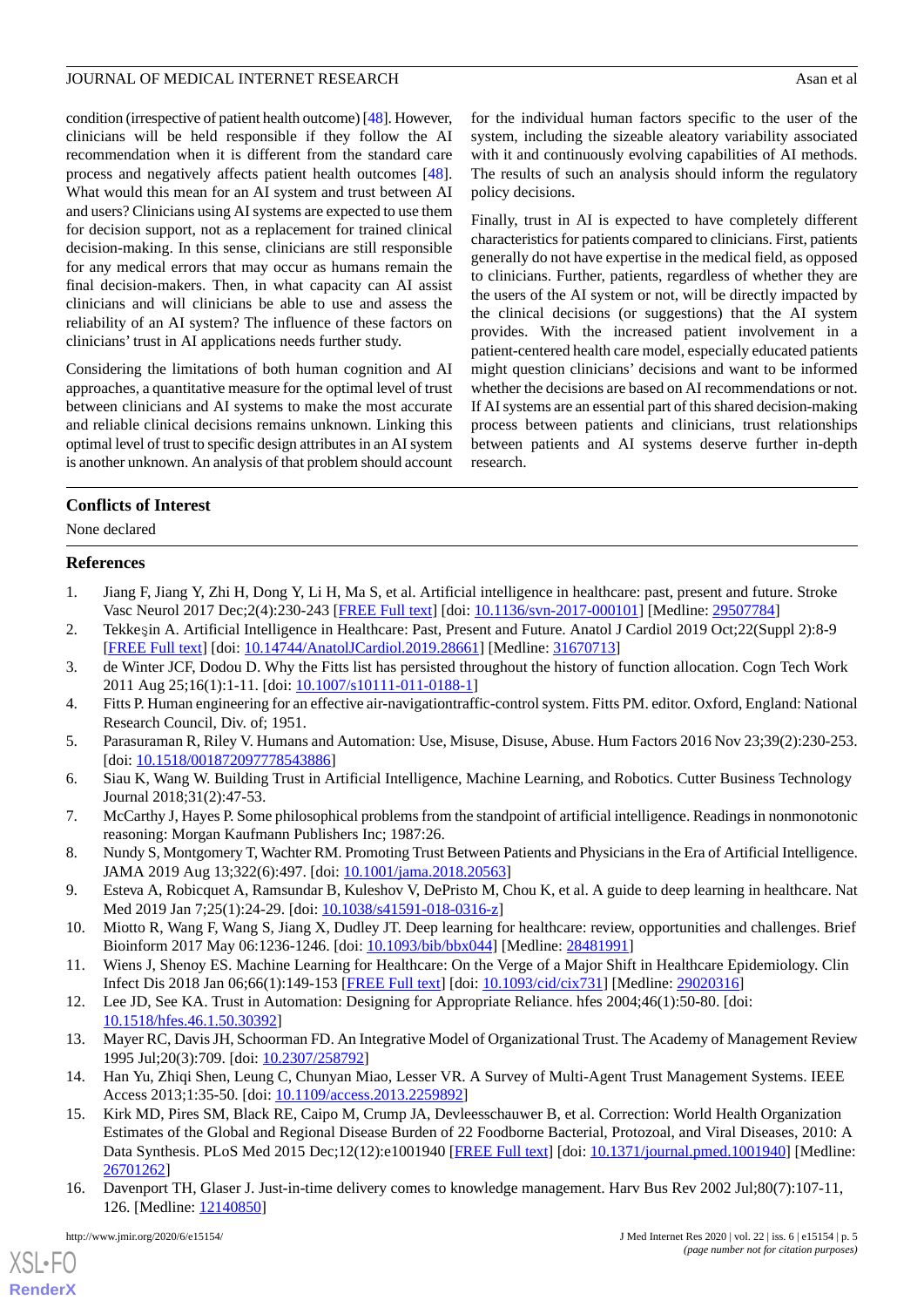- <span id="page-5-0"></span>17. Davenport T, Kalakota R. The potential for artificial intelligence in healthcare. Future Healthc J 2019 Jun;6(2):94-98 [\[FREE](http://europepmc.org/abstract/MED/31363513) [Full text\]](http://europepmc.org/abstract/MED/31363513) [doi: [10.7861/futurehosp.6-2-94](http://dx.doi.org/10.7861/futurehosp.6-2-94)] [Medline: [31363513](http://www.ncbi.nlm.nih.gov/entrez/query.fcgi?cmd=Retrieve&db=PubMed&list_uids=31363513&dopt=Abstract)]
- <span id="page-5-2"></span><span id="page-5-1"></span>18. Fink E, Kokku P, Nikiforou S, Hall L, Goldgof D, Krischer J. Selection of patients for clinical trials: an interactive web-based system. Artificial Intelligence in Medicine 2004;31(3):241-254 [[FREE Full text](https://doi.org/10.1016/j.artmed.2004.01.017)] [doi: [10.1016/j.artmed.2004.01.017](http://dx.doi.org/10.1016/j.artmed.2004.01.017)]
- 19. Beck JT, Rammage M, Jackson GP, Preininger AM, Dankwa-Mullan I, Roebuck MC, et al. Artificial Intelligence Tool for Optimizing Eligibility Screening for Clinical Trials in a Large Community Cancer Center. JCO Clin Cancer Inform 2020 Jan;4:50-59 [[FREE Full text\]](http://ascopubs.org/doi/full/10.1200/CCI.19.00079?url_ver=Z39.88-2003&rfr_id=ori:rid:crossref.org&rfr_dat=cr_pub%3dpubmed) [doi: [10.1200/CCI.19.00079](http://dx.doi.org/10.1200/CCI.19.00079)] [Medline: [31977254\]](http://www.ncbi.nlm.nih.gov/entrez/query.fcgi?cmd=Retrieve&db=PubMed&list_uids=31977254&dopt=Abstract)
- <span id="page-5-4"></span><span id="page-5-3"></span>20. Forghani R, Savadjiev P, Chatterjee A, Muthukrishnan N, Reinhold C, Forghani B. Radiomics and Artificial Intelligence for Biomarker and Prediction Model Development in Oncology. Comput Struct Biotechnol J 2019;17:995-1008 [[FREE](https://linkinghub.elsevier.com/retrieve/pii/S2001-0370(19)30138-2) [Full text\]](https://linkinghub.elsevier.com/retrieve/pii/S2001-0370(19)30138-2) [doi: [10.1016/j.csbj.2019.07.001](http://dx.doi.org/10.1016/j.csbj.2019.07.001)] [Medline: [31388413](http://www.ncbi.nlm.nih.gov/entrez/query.fcgi?cmd=Retrieve&db=PubMed&list_uids=31388413&dopt=Abstract)]
- <span id="page-5-5"></span>21. Zhao M, Jiang Y. Great expectations and challenges of artificial intelligence in the screening of diabetic retinopathy. Eye 2019 Dec 11;34(3):418-419. [doi: [10.1038/s41433-019-0629-2\]](http://dx.doi.org/10.1038/s41433-019-0629-2)
- <span id="page-5-6"></span>22. Peete R, Majowski K, Lauer L, Jay A. Artificial Intelligence in Healthcare. Artificial Intelligence and Machine Learning for Business for Non-Engineers 2019:96. [doi: [10.1201/9780367821654-8\]](http://dx.doi.org/10.1201/9780367821654-8)
- <span id="page-5-7"></span>23. Durkin K. Artificial Intelligence-driven Smart Healthcare Services, Wearable Medical Devices, and Body Sensor Networks. Am. J. Med. Res 2019;6(2):37. [doi: [10.22381/ajmr6220195](http://dx.doi.org/10.22381/ajmr6220195)]
- <span id="page-5-8"></span>24. White House American artificial intelligence initiative year one annual report. In: policy Oosat, editor. USA executive office of the president of the United States; 2020:E-29.
- <span id="page-5-9"></span>25. FDA. Proposed regulatory framework for modifications to artificial intelligence/machine learning (AI/ML)-based Software as a Medical Device (SaMD) URL: <https://www.regulations.gov/document?D=FDA-2019-N-1185-0001> [accessed 2020-04-01]
- <span id="page-5-11"></span><span id="page-5-10"></span>26. FDA. Food and Drug Administration. 2017. What are examples of Software as a Medical Device? : U URL: [https://www.](https://www.fda.gov/medical-devices/software-medical-device-samd/what-are-examples-software-medical-device) [fda.gov/medical-devices/software-medical-device-samd/what-are-examples-software-medical-device](https://www.fda.gov/medical-devices/software-medical-device-samd/what-are-examples-software-medical-device) [accessed 2020-04-01]
- <span id="page-5-12"></span>27. Networks Inc. K. Statement from FDA Commissioner Scott Gottlieb, M.D. on steps toward a new, tailored review framework for artificial intelligence-based medical devices. CMR 2019 Apr 02:1. [doi: [10.31525/fda2-ucm635083.htm](http://dx.doi.org/10.31525/fda2-ucm635083.htm)]
- <span id="page-5-13"></span>28. Amisha, Malik P, Pathania M, Rathaur VK. Overview of artificial intelligence in medicine. J Family Med Prim Care 2019 Jul;8(7):2328-2331 [[FREE Full text\]](http://www.jfmpc.com/article.asp?issn=2249-4863;year=2019;volume=8;issue=7;spage=2328;epage=2331;aulast=Amisha%2C) [doi: [10.4103/jfmpc.jfmpc\\_440\\_19\]](http://dx.doi.org/10.4103/jfmpc.jfmpc_440_19) [Medline: [31463251](http://www.ncbi.nlm.nih.gov/entrez/query.fcgi?cmd=Retrieve&db=PubMed&list_uids=31463251&dopt=Abstract)]
- 29. DeepMind. AlphaStar: Mastering the Real-Time Strategy Game StarCraft II URL: [https://deepmind.com/blog/article/](https://deepmind.com/blog/article/alphastar-mastering-real-time-strategy-game-starcraft-ii) [alphastar-mastering-real-time-strategy-game-starcraft-ii](https://deepmind.com/blog/article/alphastar-mastering-real-time-strategy-game-starcraft-ii) [accessed 2020-05-05]
- <span id="page-5-15"></span><span id="page-5-14"></span>30. Liu Y, Kohlberger T, Norouzi M, Dahl GE, Smith JL, Mohtashamian A, et al. Artificial Intelligence–Based Breast Cancer Nodal Metastasis Detection: Insights Into the Black Box for Pathologists. Archives of Pathology & Laboratory Medicine 2019 Jul;143(7):859-868. [doi: [10.5858/arpa.2018-0147-oa\]](http://dx.doi.org/10.5858/arpa.2018-0147-oa)
- <span id="page-5-16"></span>31. Goodfellow I, Shlens J, Szegedy C. Explaining and harnessing adversarial examples. 2015 May 07 Presented at: Proceeding of 3rd International Conference on Learning Representations; May ; San Diego; 2015; San Diego p. 7-9.
- <span id="page-5-17"></span>32. Evans JSBT. Dual-Processing Accounts of Reasoning, Judgment, and Social Cognition. Annu. Rev. Psychol 2008 Jan;59(1):255-278. [doi: [10.1146/annurev.psych.59.103006.093629\]](http://dx.doi.org/10.1146/annurev.psych.59.103006.093629)
- <span id="page-5-18"></span>33. Hoffman RR, Johnson M, Bradshaw JM, Underbrink A. Trust in Automation. IEEE Intell. Syst 2013 Jan;28(1):84-88. [doi: [10.1109/mis.2013.24](http://dx.doi.org/10.1109/mis.2013.24)]
- <span id="page-5-20"></span><span id="page-5-19"></span>34. Mcknight DH, Carter M, Thatcher JB, Clay PF. Trust in a specific technology. ACM Trans. Manage. Inf. Syst 2011 Jun;2(2):1-25. [doi: [10.1145/1985347.1985353](http://dx.doi.org/10.1145/1985347.1985353)]
- <span id="page-5-21"></span>35. Parikh RB, Obermeyer Z, Navathe AS. Regulation of predictive analytics in medicine. Science 2019 Feb 21;363(6429):810-812. [doi: [10.1126/science.aaw0029\]](http://dx.doi.org/10.1126/science.aaw0029)
- <span id="page-5-22"></span>36. AlHogail A. Improving IoT Technology Adoption through Improving Consumer Trust. Technologies 2018 Jul 07;6(3):64. [doi: [10.3390/technologies6030064\]](http://dx.doi.org/10.3390/technologies6030064)
- <span id="page-5-23"></span>37. Schönberger D. Artificial intelligence in healthcare: a critical analysis of the legal and ethical implications. International Journal of Law and Information Technology 2019;27(2):a. [doi: [10.1093/ijlit/eaz004](http://dx.doi.org/10.1093/ijlit/eaz004)]
- <span id="page-5-24"></span>38. Esteva A, Kuprel B, Novoa RA, Ko J, Swetter SM, Blau HM, et al. Dermatologist-level classification of skin cancer with deep neural networks. Nature 2017 Dec 02;542(7639):115-118. [doi: [10.1038/nature21056\]](http://dx.doi.org/10.1038/nature21056) [Medline: [28117445\]](http://www.ncbi.nlm.nih.gov/entrez/query.fcgi?cmd=Retrieve&db=PubMed&list_uids=28117445&dopt=Abstract)
- <span id="page-5-25"></span>39. Zou J, Schiebinger L. AI can be sexist and racist - it's time to make it fair. Nature 2018 Jul;559(7714):324-326. [doi: [10.1038/d41586-018-05707-8\]](http://dx.doi.org/10.1038/d41586-018-05707-8) [Medline: [30018439\]](http://www.ncbi.nlm.nih.gov/entrez/query.fcgi?cmd=Retrieve&db=PubMed&list_uids=30018439&dopt=Abstract)
- 40. Office I. ICO. 2019. Guide to data protection URL: [https://ico.org.uk/media/for-organisations/guide-to-data-protection-1-1.](https://ico.org.uk/media/for-organisations/guide-to-data-protection-1-1.pdf) [pdf](https://ico.org.uk/media/for-organisations/guide-to-data-protection-1-1.pdf) [accessed 2020-04-04]
- 41. Butterworth M. The ICO and artificial intelligence: The role of fairness in the GDPR framework. Computer Law & Security Review 2018:257-268 [\[FREE Full text](https://doi.org/10.1016/j.clsr.2018.01.004)] [doi: [10.1016/j.clsr.2018.01.004\]](http://dx.doi.org/10.1016/j.clsr.2018.01.004)
- 42. Dwork C, Hardt M, Pitassi T, Reingold O, Zemel R. Fairness through Awareness. In: Proceedings of the 3rd Innovations in Theoretical Computer Science Conference. Cambridge, Massachusetts: Association for Computing Machinery; 2012 Presented at: 3rd Innovations in Theoretical Computer Science Conference; 2012; Cambridge. [doi: [10.1145/2090236.2090255](http://dx.doi.org/10.1145/2090236.2090255)]

```
XSL•FO
RenderX
```